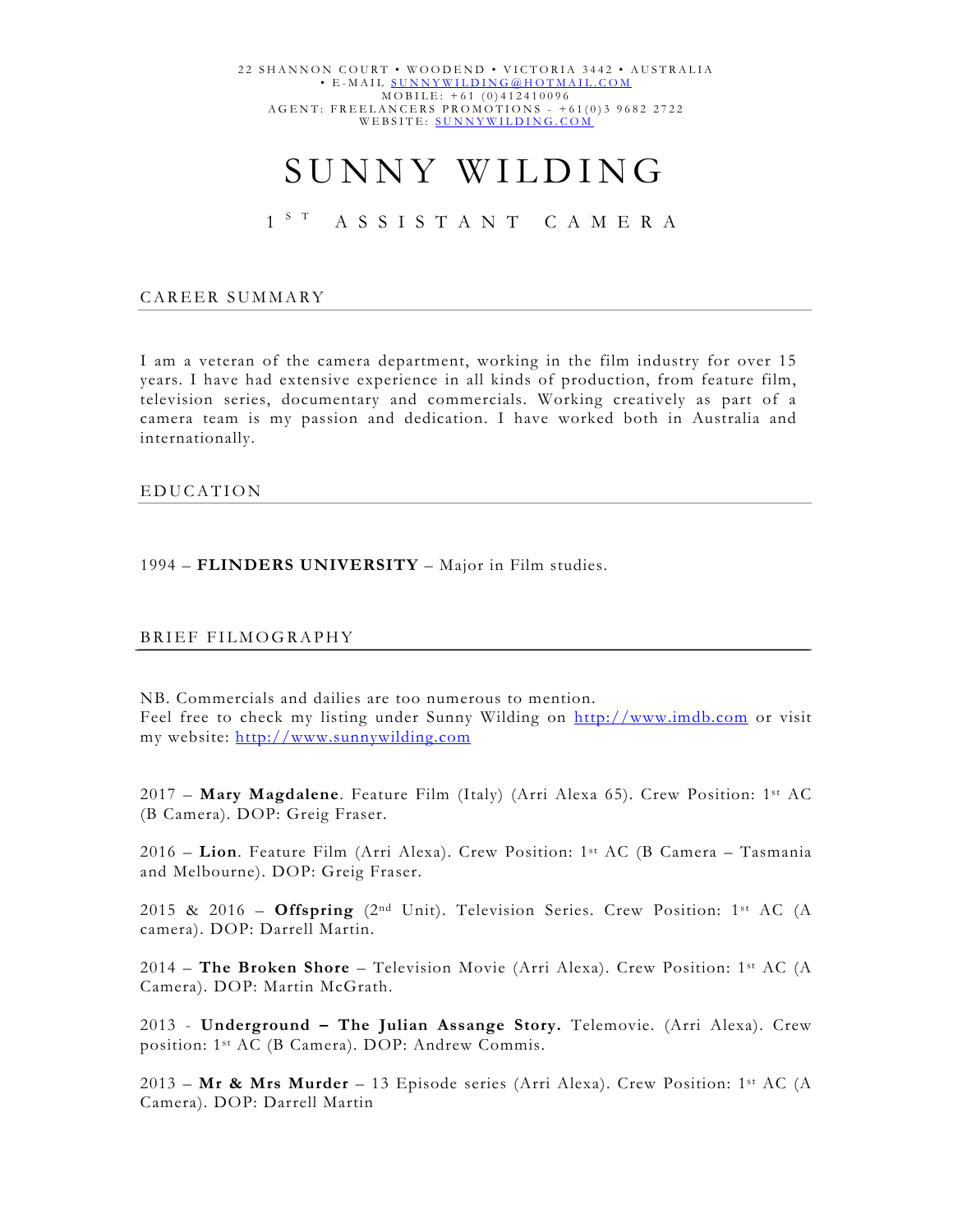2012 – **'Winners and Losers' -** Season 2. 22 Episode series (Arri Alexa). Crew Position: 1st AC (A Camera). DOP: Darrell Martin

2011 – **'Conspiracy 365'** - 12 Episode series. (Sony F3). Crew Position: 1st AC (A camera). DOP: Laszlo Baranyai

2010 – 2011 – **'Winners and Losers'** – Season 1. 22 Episode series (Sony F23) Crew Position: 1st AC (A Camera)

2010 – **'Killing Time'** 10 Episode series. (Super 16m). Crew Position: 1st AC (B Camera). DOP: Martin McGrath.

2009 – **'Satisfaction'** Season 3. 10 Episode series (Super 16mm). Crew position: 1st AC (A Camera). DOP: Darrell Martin.

2009 – **'Rush'** Season 2 (2nd Unit) – Television Series. (HD). Crew position: 1st AC. DOP: Bruce Young

2008 – '**Blind Company'** – Feature Film. (Red). Crew position: 1st AC (A Camera). DOP: Adam Arkapaw

2008 – **'Satisfaction'** Season 2. 10 Episode series. (Super 16mm). Crew position: 1st AC (A Camera). DOP: Darrell Martin.

2007 – **'Menzies and Churchill at War'**. Drama Documentary. (HD). Crew position: 1st AC. DOP: Darrell Martin.

2008 – **'Satisfaction'** Season 1. 10 Episode series. (Super 16mm). Crew position: 1st AC (A Camera). DOP: Darrell Martin.

2007 – '**Elephant Princess'**. 26 Episode Series (Super 16mm). Crew position: 1st AC (A Camera). DOP: Darrell Martin.

2007 – **'Prey'**. Feature Film. (HD). Crew position: 1st AC (A Camera). DOP: Andy Topp.

2006 – **'Corroboree'**. Feature Film. (Super 16mm). Crew position: 1st AC. DOP: Katie Millwright.

2006 – **'Pirate Islands Lost Treasre of Fiji'** – 13 Episode Series. (Super 16mm). Crew position: 1st AC (A Camera). DOP: Darrell Martin. (**Location Fiji**).

2006 – **'Noise'** Feature Film. (35mm). Crew position: A Camera loader / B camera Focus Puller. DOP: Laszlo Baranyai ACS HSC.

2005 – **'Ghostwood'** Feature Film. (HD). Crew position: 1st AC. DOP: Peter Hall. **(Location Ireland).**

2005 – **'Ghost Rider'** Feature film (35mm). Crew position: A Camera loader. DOP: Russell Boyd ACS ASC.